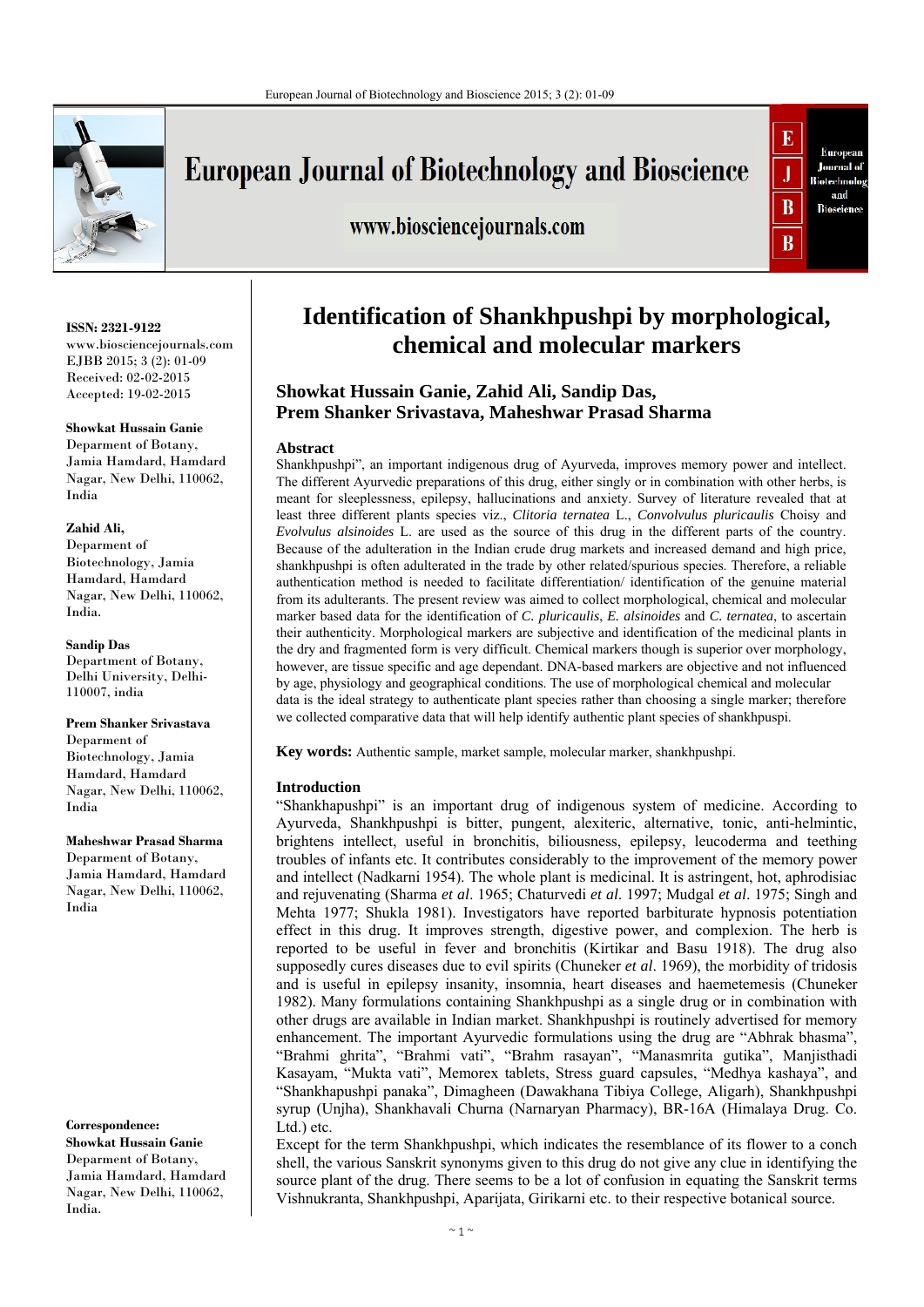Therefore, the botanical identity of Shankhapushpi is highly controversial. While some authors equate it with *C. pluricaulis* of Convolvulaceae as the source plant (Singh and Chuneker 1972; Anonymous 1978; Dey 1980; Chuneker 1982), others consider *E. alsinoides* as the source plant of Shankhapushpi (Vaidya 1982). The former is extensively used as Shankhapushpi in North India. However, Kerala physicians do not discriminate between Aparajita and Shankhapushpi and use *C. ternatea* of Fabaceae. Regardless of the source, the drug is used for its therapeutic effects on Central Nervous System disorders like insanity, epilepsy, nervous debility and memory enhancement (Gupta *et al*. 2007).

#### **Reason to authenticate Shankhpushpi**

The Ayurvedic Pharmacopoeia (Anonymous 2001) mentions three plant species namely: *C. pluricaulis, E. alsinoides and C. ternatea* as the source of the drug Shankhpushpi. In addition to these three widely used plant species, further literature survey revealed that some unrelated plants-*Canscora decussata* Schult, of Gentianaceae (Vaidya 1936; Kapoor and Mitra 1979), *Lavandula bipinnata* Kuntz (Lamiaceae), *Goniogyne hirta* (Willd.) Ali (Fabaceae), *Tephrosia purpurea* Pers. (Fabaceae) (Singh and Viswanathan 2000) and *Cheilanthes farinosa*, a fern (Daniel 2004) have also been used as the source drug of Shankhpushpi. Because of the tremendous demand of shankhpushpi in markets, market samples of this drug are invariably adulterated and different unrelated drugs are being sold in crude drug markets of India in the name of Shankhpushpi (Singh and Viswanathan 2001). An estimate suggests that more than 60% phytochemical investigation carried out on market samples of Indian medicinal plants are based on wrong/adulterated samples procured from markets (Daniel 2004). Therefore, the present work was aimed to collect the comparative data regarding the authentication of plant species of shankhpushpi.

#### **(A) Authentication by morphological study.**

A comparison of morphological traits exhibited by *C. ternatea, C. pluricaulis* and *E. alsinoides* (Fig. 1) is given hereunder.

| <b>Evaluated</b><br>characters | C. ternatea<br>C. pluricaulis                                                                        |                                                                                               | E. alsinoides                                                           |  |
|--------------------------------|------------------------------------------------------------------------------------------------------|-----------------------------------------------------------------------------------------------|-------------------------------------------------------------------------|--|
| Habit                          | Perennial herb                                                                                       | Perennial herb                                                                                | Perennial herb                                                          |  |
| Habitat                        | Widely cultivated as ornamental plant                                                                | Open grassy fields, rocky soil along<br>road sides in northern and central<br>India and Bihar | Forest edges, scrub jungles<br>and Sandy localities<br>throughout India |  |
| Root shape                     | Upright, cylindrical, tortuous branched                                                              | Cylindrical, ribbed, light yellow                                                             | Elongated, cylindrical with<br>lateral branches                         |  |
| Root texture                   | Hairy                                                                                                | Hairy                                                                                         | Hairv                                                                   |  |
| Stem                           | Twining, slender, sub-erect at base                                                                  | Prostrate or ascending, branching<br>basally, Slender, cylindrical                            | Prostrate or ascending,<br>slender, pubescent                           |  |
| Leaves (stipule)               | Stipulate                                                                                            | Ex-stipulate                                                                                  | Exstipulate                                                             |  |
| Stipule shape                  | Narrowly triangular                                                                                  |                                                                                               |                                                                         |  |
| Petiole<br>(present/absent)    | Present                                                                                              | Sessile                                                                                       | Sub sessile                                                             |  |
| Leaf type                      | Compound                                                                                             | Simple                                                                                        | Simple                                                                  |  |
| Shape of<br>leaf/leaflet       | Oblong or broadly ovate, slightly<br>emarginate or obtuse                                            | Linear to oblong, oblanceolate to<br>lanceolate                                               | Oblong, elliptic-oblong to<br>lanceolate                                |  |
| Phyllotaxy of leaf             | Opposite superposed                                                                                  | Alternate, distichous                                                                         | Alternate, distichous                                                   |  |
| Venation                       | Reticulate unicostate                                                                                | Reticulate unicostate                                                                         | Reticulate unicostate                                                   |  |
| Inflorescence type             | Solitary Axillary                                                                                    | 1-3 flowers in axillary heads                                                                 | Solitary Axillary                                                       |  |
| Flower bract                   | Linear                                                                                               | Linear to oblanceolate                                                                        | Linear-subulate to linear -<br>lanceolate                               |  |
| <b>Bracteole</b>               | Suborbicular or obovate, membranous                                                                  | N <sub>o</sub>                                                                                | No                                                                      |  |
| Flower based on<br>sex organs  | Monoecious                                                                                           | Monoecious                                                                                    | Monoecious                                                              |  |
| Flower shape                   | Paplionaceous                                                                                        | Infundibuliform                                                                               | Infundibuliform                                                         |  |
| Flower colour                  | Blue, white                                                                                          | White, light pink                                                                             | Blue                                                                    |  |
| Sepal shape                    | Infundibuliform                                                                                      | Infundibuliform                                                                               | Infundibuliform                                                         |  |
| Sepals cohesion                | Gamosepalous apex free                                                                               | Polysepalous                                                                                  | Polysepalous<br>Quinquincial                                            |  |
| Sepals aestivation             |                                                                                                      | Valvate<br>Quinquincial                                                                       |                                                                         |  |
| Corolla cohesion               | Polypetalous                                                                                         | Gamopetalous                                                                                  | Gamopetalous                                                            |  |
| Corolla aestivation            | Vexillary                                                                                            | Valvate                                                                                       | Valvate                                                                 |  |
| Stamen number                  | $10(9+1)$ diadelphous                                                                                | 5                                                                                             | 5                                                                       |  |
| Filament colour                | White                                                                                                | White                                                                                         | White                                                                   |  |
| Anther colour                  | Light yellow                                                                                         | White                                                                                         | White                                                                   |  |
| Anther position                | Diadelphous                                                                                          | Polyandrous                                                                                   | Polyandrous                                                             |  |
| Stamen adhesion                | Posterior stamen free, and filaments of<br>nine stamens are fused to form sheath<br>around the ovary | Epipetalous                                                                                   | Epipetalous                                                             |  |
| Anther fixation                | Basifixed                                                                                            | Basifixed                                                                                     | Basifixed                                                               |  |
| Ovary position                 | Perigynous                                                                                           | Hypogynous<br>Hypogynous                                                                      |                                                                         |  |
| Carpel number                  | 01                                                                                                   | 02<br>02                                                                                      |                                                                         |  |
| Locule number                  | 01                                                                                                   | 02                                                                                            | 02                                                                      |  |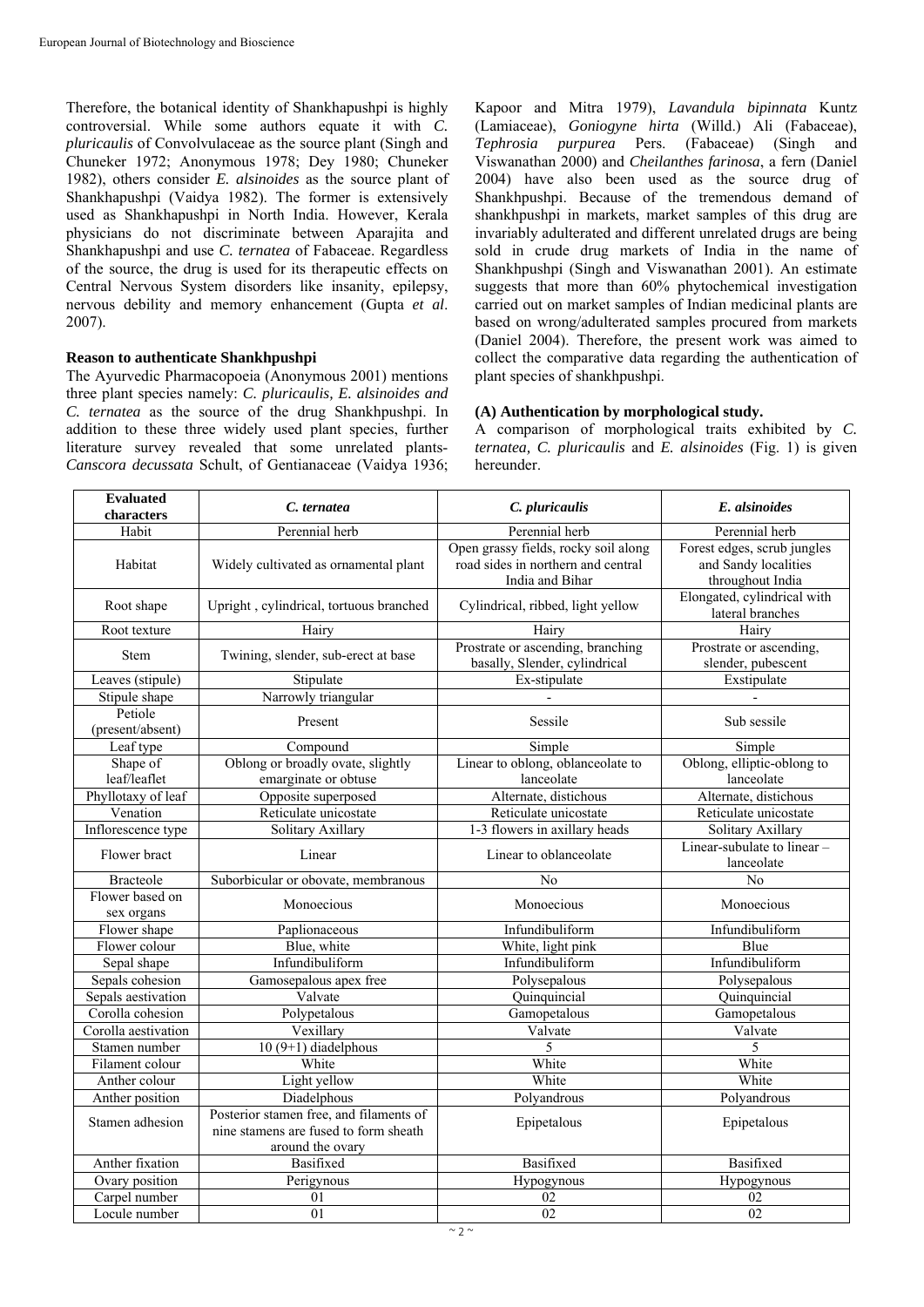| Style number  |                                    | 01                      | $01$ or $02$ |
|---------------|------------------------------------|-------------------------|--------------|
|               |                                    |                         |              |
| Stigma number |                                    | 02                      | $02$ or $04$ |
| Fruit type    | Legume (pod)                       | Capsule                 | Capsule      |
| Fruit shape   | Somewhat linear, flattened, beaked | Oblong globose          | Spherical    |
| Fruit surface | Smooth or sparsely hairy           | Smooth                  | Smooth       |
| Seed shape    | Kidney shaped                      | Plano-convex            | Ellipsoid    |
| Seed surface  | Smooth                             | Shining, faintly ridged | Ribbed       |

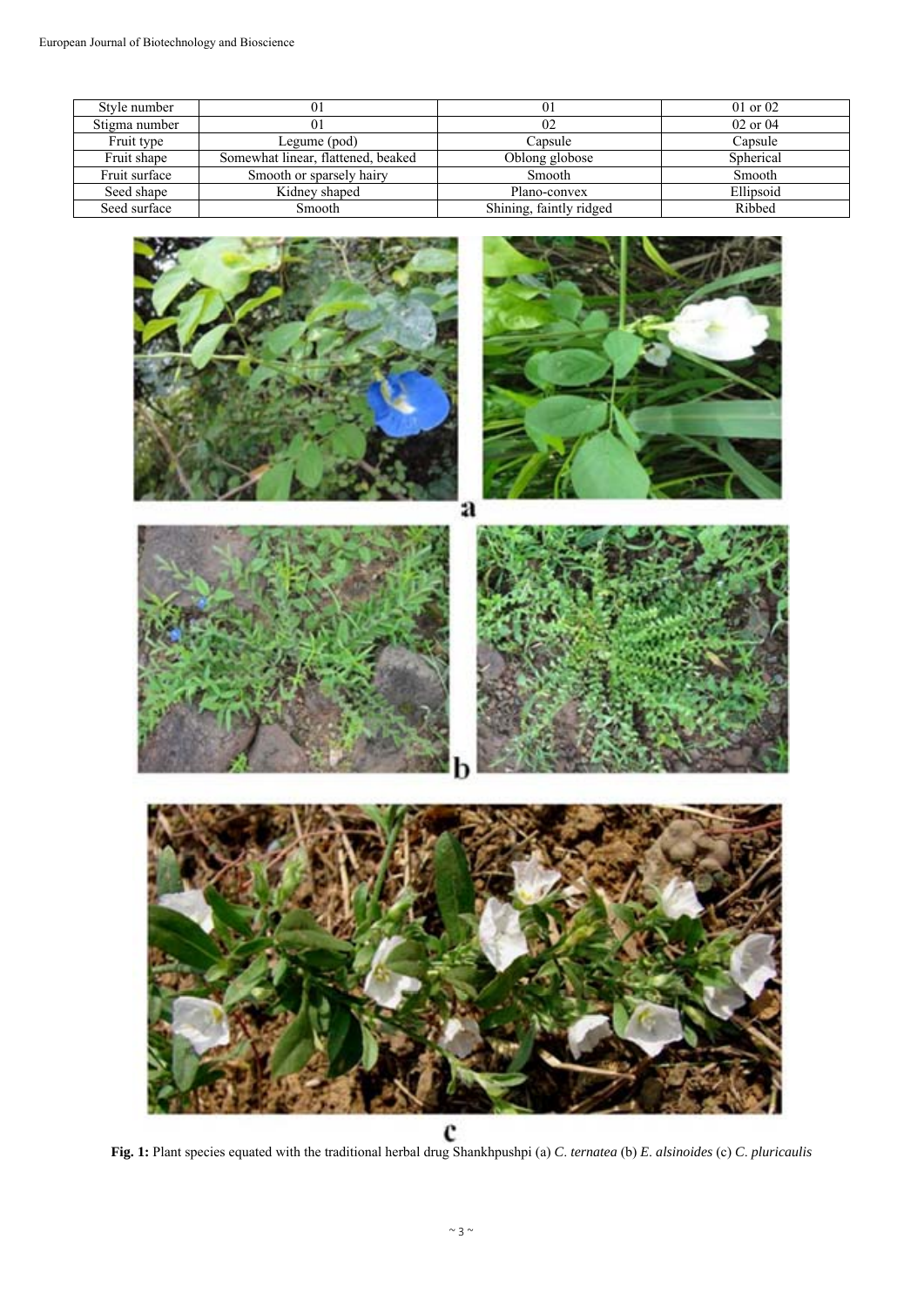The detailed phenotypic evaluation of plant and plant material provide means of standardization of an herb that can be used as drug or as raw material. Morphologically all the three plant species are distinct in their appearance and can be easily identified. *C. ternatea* (Fabaceae) is quite distinct in relation to habit, leaf shape, phyllotaxy, inflorescence, flower shape, fruit and seed structure from *C. pluricaulis* and *E. alsinoides*. The striking feature about this plant are its vivid deep blue flowers; solitary, with light yellow markings. There are some varieties that have white flowers. The other species i.e. *C. pluricaulis* and *E. alsinoides,* share a number of features as both belong to the same family Convolvulaceae. Both are prostrate, spreading, perennial herbs with woody rootstock but can be easily distinguished on the basis of their flower colour, leaf shape and other morphological characters as delineated in the above table. Phenotypic evaluation is simple and direct but its accuracy depends heavily on the researcher's experience and judgement, which is subjective and error-prone. It is also difficult to identify processed herbal material when they are in powder form or in shredded pieces. Therefore, in addition to morphological characterization, medicinal plants need to be characterized through chemical and molecular markers.

#### **(B) Authentication through chemical markers**

The medicinal effectiveness of the plant species is related to the quantity of that marker compound. Plant species, strain and geographical origin can be distinguished using chemical fingerprinting. The chromatographic analysis employing High Performance Thin Layer Chromatography (HPTLC), High Performance Liquid Chromatography (HPLC), Gas Chromatography (GC) as well as Mass Spectroscopy (MS) and Nuclear Magnetic Resonance (NMR) are capable techniques to create chemical profile of active constituents of herbal material. Kaempferol, a natural flavonol is reported to be present in all three plant species of shankhpushpi (Austin 2008; Mukherjee *et al*. 2008; Andrade *et al*. 2012) and, therefore, the said metabolite was selected as a chemical marker and quantified it in different samples through HPLC (Ali *et al*. 2013; Ganie *et al*. 2014; Ganie and Sharma 2014). The kaempferol content found by Ali *et al*. (2014) in different accessions of *C*. *ternatea* was in the range of  $9.311 \pm 0.0277 - 20.018 \pm 0.006$ ; and when quantified in accessions of *C. pluricaulis* (Ganie *et al*. 2014) and *E. alsinoides* (Ganie and Sharma 2014) it ranged from  $0.076\pm0.002-0.495\pm0.014$  and  $0.026\pm0.007-0.120\pm0.018$ respectively (Table 1). The kaempferol content was higher in *C. ternatea* followed by *C. pluricaulis* and *E. alsinoides*. Sharma *et al*. (2008) did almost similar study in *Andrographis paniculata* in which andrographolide content was quantified in different accessions using HPLC. As the plants were collected from the same locality, the variation, they found in andrographolide content was due to intra-

specific differences in nucleotide sequences only. As the plant species of the drug shankhpushpi collected at different geographical zones, variations observed in the kaempferol content in different accessions may probably be due to both environmental and genetic factors. Therefore, the variation analysis could be correlated by the Sabu *et al*. (2001) equation:  $VK = VG + VE$ , where  $VK =$  is the variation in kaempferol content,  $VG =$  genetic variance and  $VE =$ environmental variance. The present study revealed that blue

flowered variety of *C. ternatea* collected from Haryana (Kurukshetra) is the highest accumulator of kaempferol. This variety may potentially be multiplied and used on a large scale for commercial cultivation.

The composition and relative amount of chemical in a plant species may also have been developed with the growing conditions, harvesting periods, post harvest periods and storage. The variation of chemical composition may hinder the authentication, and in some cases, may be misleading if the samples are adulterated. Moreover, it is difficult to distinguish closely related species due to similar chemical compounds. Therefore, it is necessary to develop a more effective, reliable and sensitive technology for the authentication of herbal drugs.

## **(c) Authentication by DNA markers**

Molecular or DNA-based markers are now becoming a popular means for the identification of medicinal plants (Yip *et al*. 2007). Molecular markers have the advantage over chemical markers as the genetic composition is unique for each individual and is least affected by age (Kumble 2003), environmental factors and physiological conditions (Macbeath and Schreiber 2000), harvest, storage and processing of the samples (Scheitzer *et al*. 2003). DNA extracted from leaves, stems or roots of an herb all carry the same genetic information. In general, extracted DNA is stable and can be stored at -20ºC for a reasonable period of time, thus eliminating the time constraint in performing the analysis. A small amount of sample is sufficient for analysis and the physical form of the sample does not restrict the detection. Molecular markers are not stage and tissue specific and thus can be detected at any stage of development. This is particularly true for similar looking herbal materials that can often vary greatly in their medicinal properties and market value. DNA based technology can provide an efficient and accurate means of testing the authenticity of hundreds of samples simultaneously while conventional chemical methodologies usually take several days for verification. DNA based authentication of medicinal plants can be useful as a tool for quality control and safety monitoring of herbal pharmaceuticals and neutraceuticals and will significantly add to the medical potential and commercial profitability of herbal products.

Plant species of Shankhpushpi have been characterized through RAPD markers (Ali *et al*. 2013, Ganie *et al*. 2014; Ganie and Sharma 2014). Seven different RAPD markers revealed 45% polymorphism across different geographical locations. Of the seven primers, OPN-02 could be used as molecular ID for *C. ternatea* as all the different accessions generated similar genetic profile with the said primer (Fig. 2a). In addition, population specific bands were identified with primers OPN-01 and OPN-06 (Table 2). Dendrogram, splitted the different accessions according to the geographical regions (Fig. 3a). In *C. Pluricaulis*, 5 primers amplified 37 amplicons with percentage polymorphism of 59.45. Primer OPN-09 (Fig. 2b) generated maximum monomorphism, therefore, is the source to identify *C. pluricaulis*. Besides, several unique bands amplified by different primers help identify geographically different Populations (Table 2). Differentiation of accessions by UPGMA was not in accordance with locality of the plants (Fig. 3b). In *E. alsinoides*, of the 47 RAPD fragments, 39 were polymorphic, with 80% polymorphism. Like *C*.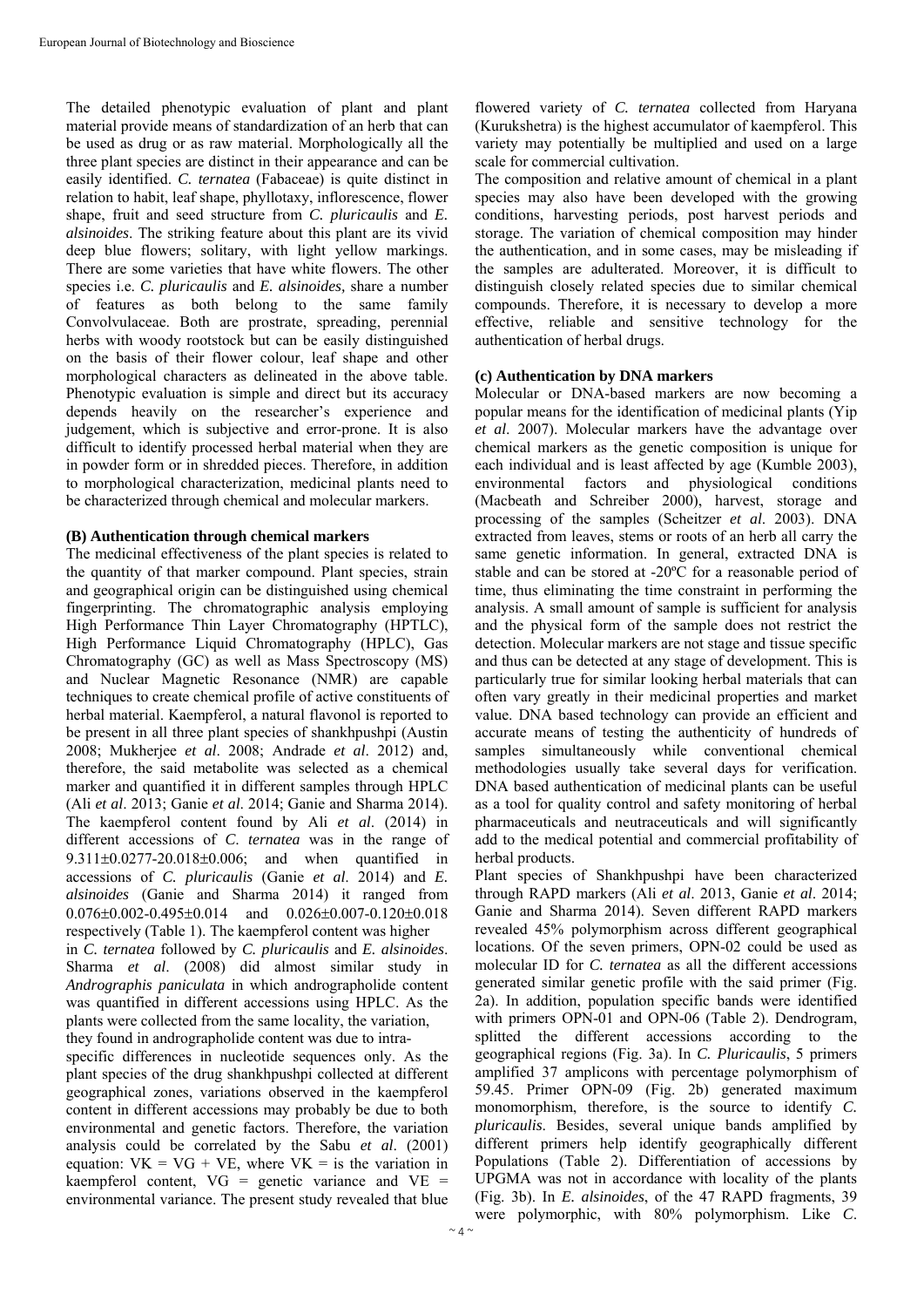*Pluricaulis* none of the primers generated absolute monomorphism; however, a unique band of primer OPN-05 with size 2.2 kb (Fig. 2c) being present in all accessions is the identification of *E. alsinoides*. Region specific bands have also been obtained using other primers (Table 2). Dendrogram generated on similarity coefficient separated the accessions that represent lack of any defined population structure in this species (Fig. 3c).



**Fig:** (2a**)** Dendrogram based on RAPD analysis for the estimation of genetic diversity in different accessions of *C. ternatea* collected from different locations. Clit. W. Del. = *C. ternatea* white Delhi- Hamdard Campus (1 accession), Clit. B. Del. = *C. ternatea* blue Delhi- Hamdard Campus (1 accession), Clit. W. U. P. = *C. ternatea* white Uttar Pradesh- Lucknow (1 accession), Clit. B. U. P. = *C. ternatea* blue Uttar Pradesh- Lucknow (1 accession), Clit. B. Har. = *C. ternatea* Blue Haryana- Kurukshetra (1 accession), Clit. W. M. P. = *C. ternatea* white Madhya Pradesh- Bhopal (2 accessions), Clit. B. M. P. = *C. ternatea* blue Madhya Pradesh- Bhopal (2 accessions), Clit. W. T. N. = *C. ternatea* white Tamil Nadu- Coimbatore (2 accessions), Clit. B. T. N. = *C. ternatea* blue Tamil Nadu- Coimbatore (2 accessions) Clit. B. Raj. = *C. ternatea* blue Rajasthan- Jaipur and Udaipur (4 accessions). (Ali *et al*. 2013



**Fig:** (2b) Dendrogram based on RAPD analysis for the estimation of genetic diversity in different populations of *C. pluricaulis*  collected from different locations. Har. 1 = (Haryana, Kurukshetra Campus), Har. 2 = (Haryana, Arjun Herbal Park, Kurukshetra), Del = (Delhi, Hamdard Campus), M. P. = (Madhya Pradesh, Bhopal), Raj. = (Rajasthan- Udaipur, Jaipur and Jodhpur), U. P. = (Uttar pradesh, Lucknow). (Ganie *et al*. 2014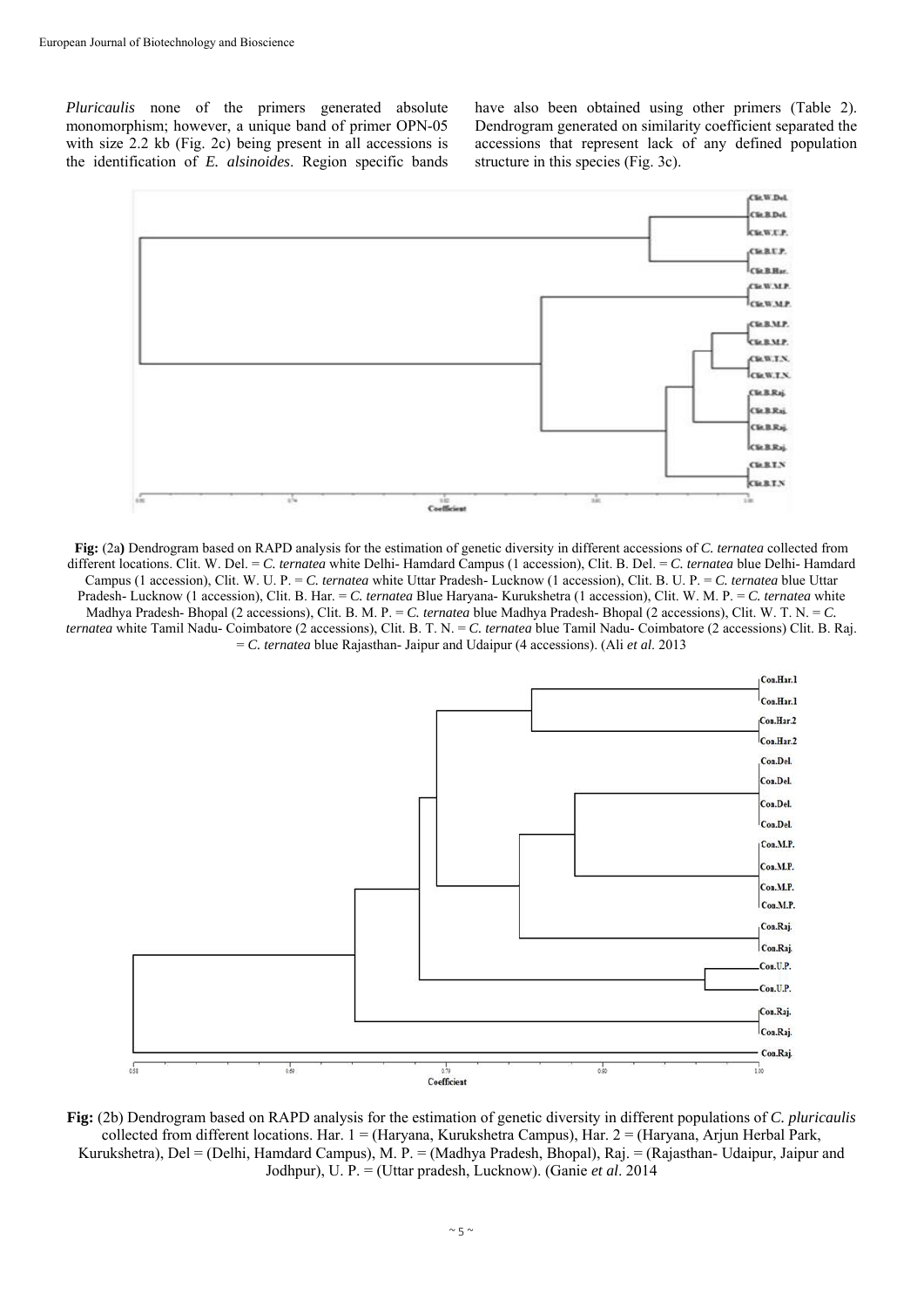

**Fig:** (2c) Dendrogram based on RAPD analysis for the estimation of genetic diversity in different populations of *E. alsinoides* collected from different locations. Ev. = *Evolvulus*, Har. = Haryana, U. K. = Uttarakhand, U. P. = Uttar Pradesh, Raj. = Rajasthan, M. P. Pc. = (Madhya Pradesh- Pachmarhi), M. P. Bp. = (Madhya Pradesh- Bhopal), T. N.1 = (Tamil Nadu- Botanical Survey of India- Coimbatore), T. N.2 = (Tamil Nadu- Mother Cry Temple- Coimbatore). (Ganie and Sharma 2014

![](_page_5_Figure_3.jpeg)

**Fig** (3a) RAPD fingerprint obtained with OPN-02 primers in different accessions of *C. ternatea:* M = Marker (λ DNA digested with *Hind* III and *Eco*R I), 1- *Clitoria* white Delhi, 2- *Clitoria* blue Delhi, 3- *Clitoria* white U. P., 4- *Clitoria* blue U. P., 5- *Clitoria* blue Haryana, 6, 7- *Clitoria* white M. P., 8, 9- *Clitoria* blue M. P., 10, 11- *Clitoria* white Tamil Nadu, 12, 13- *Clitoria* blue Tamil Nadu, 14, 15- *Clitoria* blue Udaipur, (Rajasthan), 16, 17- *Clitoria* blue Jodhpur (Rajasthan). Circle represents monomorphism. (Ali *et al*. 20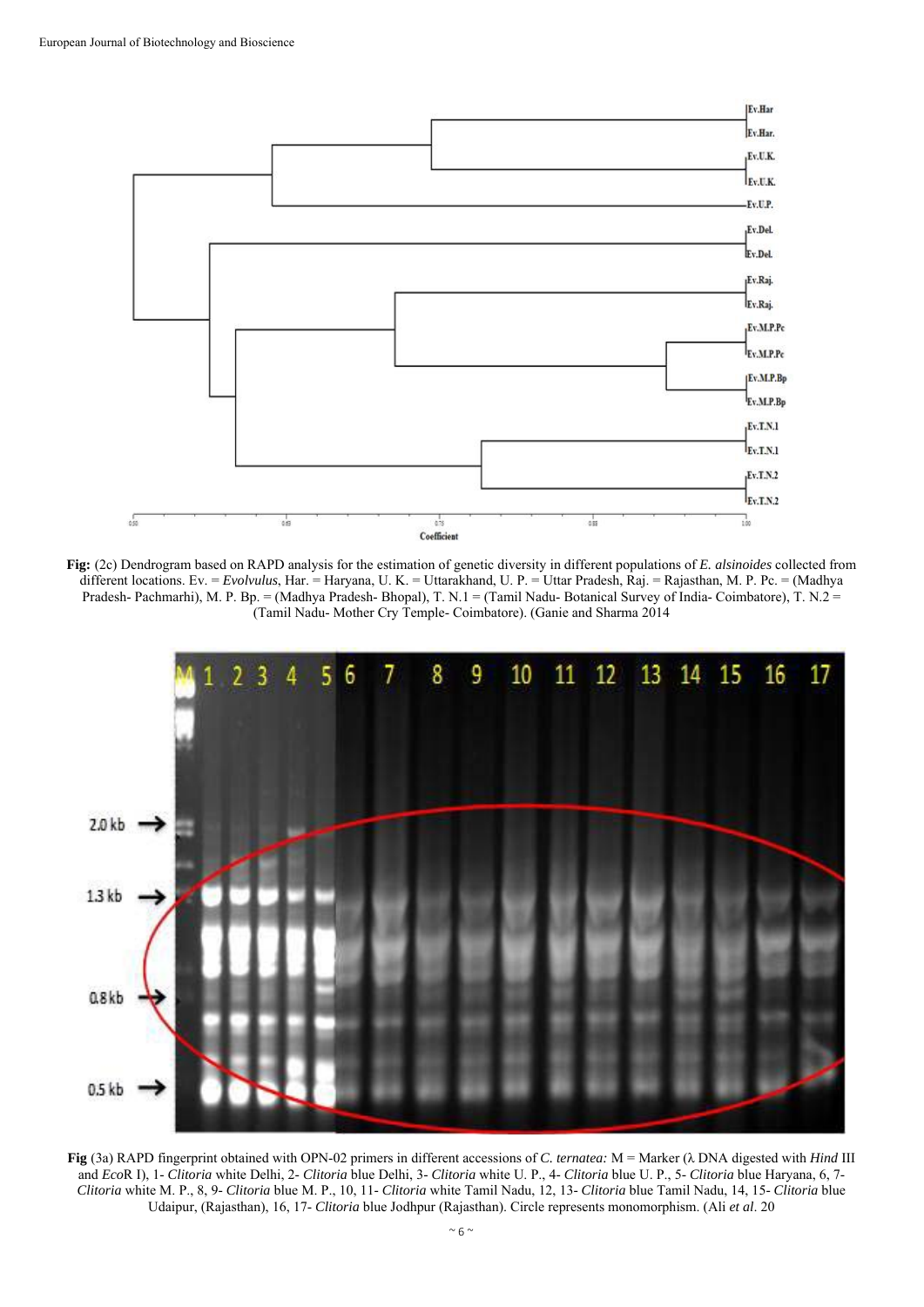![](_page_6_Figure_1.jpeg)

**Fig.** (3b) RAPD fingerprint obtained with OPN-09 primer in different accessions of *C. pluricaulis:* M = Marker (λ DNA digested with *Hind*  III and *Eco*R I), 1, 2 *C. pluricaulis* from, Haryana (Kurukshetra Campus), 3, 4 *C. pluricaulis* from Haryana (Arjun Herbal Park Kurukshetra), 5 *C. pluricaulis* from Jodhpur (Rajasthan), 6, 7 *C. pluricaulis* from U. P., 8-11 *C. pluricaulis* from Delhi, 12-15 *C. pluricaulis* from M. P., 16-18 *C. pluricaulis* from Udaipur (Rajasthan), 19-21 *C. pluricaulis* from Jaipur (Rajasthan). Circles represent monomorphic bands. (Ganie *et al*. 2014)

![](_page_6_Figure_3.jpeg)

**Fig:** (3c) RAPD fingerprint obtained with OPN-05 primer in different accessions of *E. alsinoides*: M = Marker (λ DNA digested with *Hind*  III and *Eco*R I), 1-3 *E. alsinoides* from Delhi, 4-6 *E. alsinoides* from Rajasthan, 7-9 *E. alsinoides* from Tamil Nadu (BSI), 10-12 *E. alsinoides* from Tamil Nadu (Mother Cry Temple), 13-15 *E. alsinoides* from, Pachmarhi (M. P.), 16-18 *E. alsinoides* from Bhopal (M. P.), 19-21 *E. alsinoides* from Haryana, 22, 23 *E. alsinoides* from Uttarakhand, 24 *E. alsinoides* from U. P. Top circle represent monomorphic band. (Ganie and Sharma 2014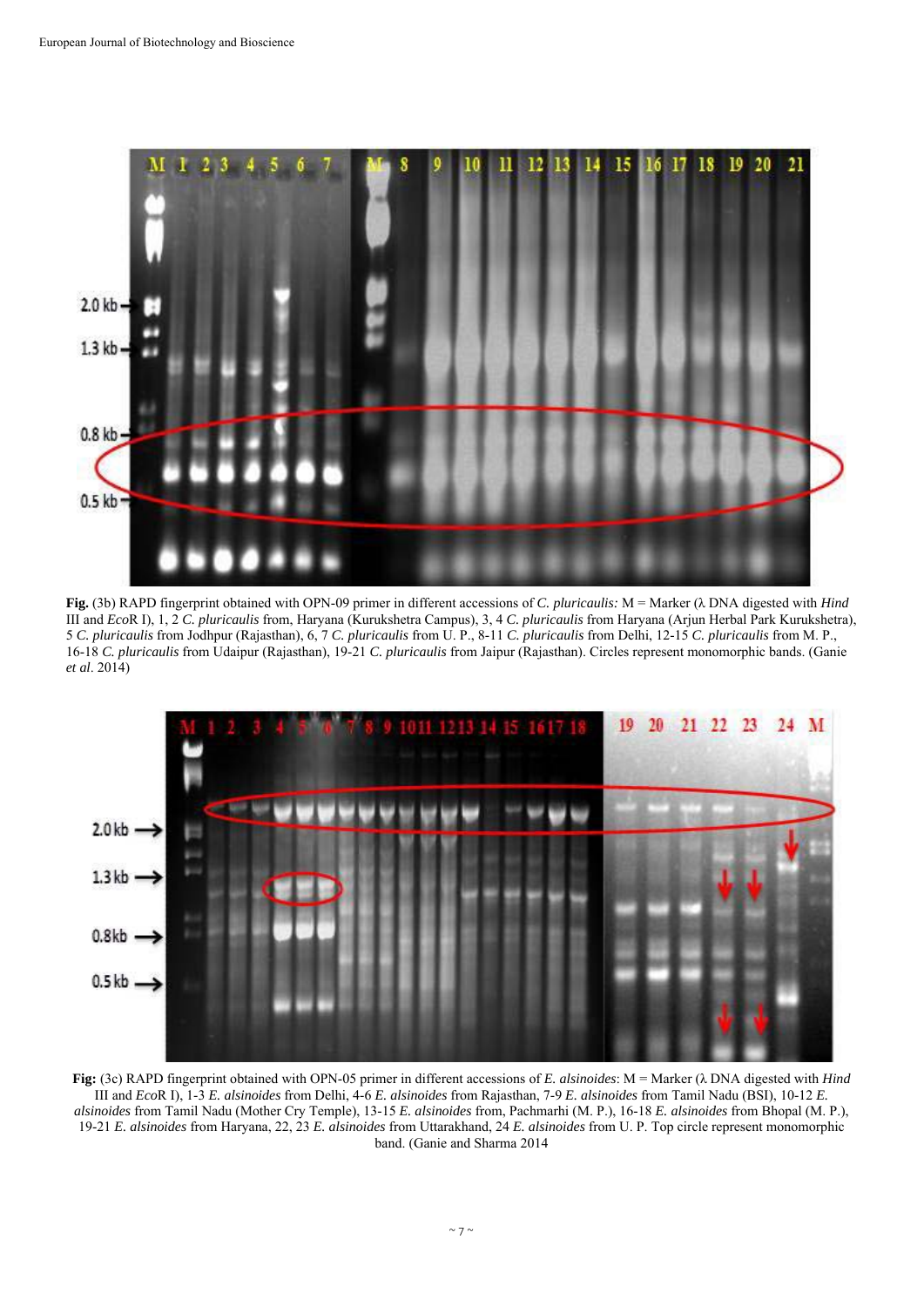| S.No           |                                                               | Amount of kaempferol      |
|----------------|---------------------------------------------------------------|---------------------------|
|                | Plant samples                                                 | $(mg/g$ dry wt $) \pm SE$ |
| $\mathbf{1}$   | Clitoria ternatea (Blue flowered), New Delhi (Hamdard Campus) | $10.115 \pm 0.003$        |
| $\overline{2}$ | C. ternatea (White flowered), New Delhi (Hamdard Campus)      | $10.921 \pm 0.005$        |
| 3              | C. ternatea (Blue Flowered), U. P. (Lucknow)                  | 11.653±0.032              |
| $\overline{4}$ | C. ternatea (White Flowered), U. P. (Lucknow)                 | $10.149\pm0.290$          |
| 5              | C. ternatea (Blue Flowered), M. P. (Bhopal)                   | $16.67 \pm 0.017$         |
| 6              | C. ternatea (White Flowered), M. P. (Bhopal)                  | $9.311 \pm 0.0277$        |
| $\tau$         | C. ternatea (Blue Flowered), Tamil Nadu (Coimbatore)          | $9.876 \pm 0.362$         |
| 8              | C. ternatea (White Flowered), Tamil Nadu (Coimbatore)         | 11.448±0.052              |
| 9              | C. ternatea (Blue Flowered), Haryana (Kurukshetra)            | 20.018±0.006              |
| 10             | Convolvulus pluricaulis, M. P. (Bhopal)                       | $0.076 \pm 0.002$         |
| 11             | C. pluricaulis, Haryana (Kurukshetra)                         | $0.375 \pm 0.002$         |
| 12             | C. pluricaulis, U. P. (Lucknow)                               | $0.184 \pm 0.007$         |
| 13             | C. pluricaulis, Rajasthan (Jodhpur)                           | $0.279 \pm 0.013$         |
| 14             | C. pluricaulis, New Delhi (Hamdard Campus)                    | $0.495 \pm 0.014$         |
| 15             | Evolvulus alsinoides, New Delhi (Hamdard Campus)              | $0.120 \pm 0.018$         |
| 16             | E. alsinoides, Haryana (Sohna)                                | $0.051 \pm 0.002$         |
| 17             | E. alsinoides, Uttarakhand (Srinagar)                         | $0.033 \pm 0.004$         |
| 18             | E. alsinoides, U. P. (Lucknow)                                | $0.074 \pm 0.002$         |
| 19             | E. alsinoides, M. P. (Pachmarhi)                              | $0.035 \pm 0.002$         |
| 20             | E. alsinoides, M. P. (Bhopal)                                 | $0.026 \pm 0.007$         |
| 21             | E. alsinoides, Tamil Nadu (Coimbatore)                        | $0.028 \pm 0.007$         |

#### **Table 1:** Kaempferol concentration in different accessions of plant species of shankhpushpi (Ali *et al*. 2013; Ganie *et al*. 2014; Ganie and Sharma 2014)

**Table 2:** Unique bands of different accessions of shankhpushpi amplified by different primers (Ali *et al*. 2013; Ganie *et al*. 2014; Ganie and Sharma 2014)

| Name of plant<br>specie | <b>Place of the</b><br>collected accession | <b>Primer</b><br>code | Sequence $(5^{\prime}-3^{\prime})$ | Unique bands<br>amplified | Size of the unique<br>bands (kb) |
|-------------------------|--------------------------------------------|-----------------------|------------------------------------|---------------------------|----------------------------------|
|                         | Delhi                                      | $OPN-06$              | <b>TGAGACGCACA</b>                 |                           | 1.0                              |
| C. ternatea             | Madhya Pradesh                             |                       |                                    |                           | 0.8                              |
|                         | Tamil Nadu                                 |                       |                                    |                           | 1.0                              |
|                         | Rajasthan                                  | OPN-01                | <b>CCTCAGCTTGG</b>                 | $\mathfrak{D}$            | 0.6, 0.8                         |
| C. pluricaulis          | Rajasthan                                  | 0PN-02                | AACCAGGGGCA                        |                           | 0.35                             |
|                         | Rajasthan                                  | OPN-09                | TTGCCGGCTTG                        | $\mathfrak{D}$            | 1.0, 2.1                         |
|                         | Delhi                                      | $OPN-01$              | <b>CCTCAGCTTGG</b>                 | 4                         | 1.4, 1.6, 1.8, 1.9               |
|                         | Uttrakhand                                 |                       |                                    |                           |                                  |
|                         | Delhi                                      | $OPN-02$              | AACCAGGGGCA                        |                           | 1.3, 1.9, 2.0                    |
|                         | Uttrakhand                                 |                       |                                    | $\mathfrak{D}$            | 0.6, 2.2                         |
|                         | Rajasthan                                  | $OPN-06$              | <b>TGAGACGCACA</b>                 |                           | 2.2                              |
|                         | Tamil Nadu                                 |                       |                                    | $\mathfrak{D}$            | 1.1, 1.2                         |
|                         | Uttar Pradesh                              |                       |                                    |                           | 1.5                              |
| E. alsinoides           | Delhi                                      | $OPN-05$              | <b>TACTGAACGCC</b>                 |                           | 1.2                              |
|                         | Uttrakhand                                 |                       |                                    | $\mathfrak{D}$            | 0.3, 1.0                         |
|                         | Uttar Pradesh                              |                       |                                    |                           | 1.5                              |

#### **Comparison of molecular characterization of** *C. ternatea***,**  *C. pluricaulis* **and** *E. alsinoides***:**

Molecular analysis revealed higher polymorphism in *E. alsinoides* followed by *C. pluricaulis* and *C. ternatea*. The *E. alsinoides* is widely distributed throughout India under varied habitats and environmental conditions, which is probably responsible for its higher genetic diversity. Additionally, high polymorphism could be due to the xenogamic nature of *E. alsinoides* (Singh *et al*. 2010). The average polymorphism of *C. pluricaulis* might be due to its restricted distribution (being found only in some parts of north India), non effective gene flow, low fecundity, low pollen flow, local selection procedure (environment and struggle for existence), inbreeding systems, biotic factors like human interference, habitat destruction and commercial

exploitation (Ganie *et al*. 2014). The low genetic diversity in *C. ternatea* can be explained because the plant is cultivated throughout India in herbal gardens and nurseries that ensures less impact of changing environmental conditions (Ali *et al*. 2013); and the self pollination.

# **Conclusion**

The morphological analysis, chemical and genetic profile of the plant species of Shankhpushpi will find applications in the quality control of the drugs obtained from these species not only by the pharmaceutical industries, but also Govt, agencies responsible for monitoring their quality.